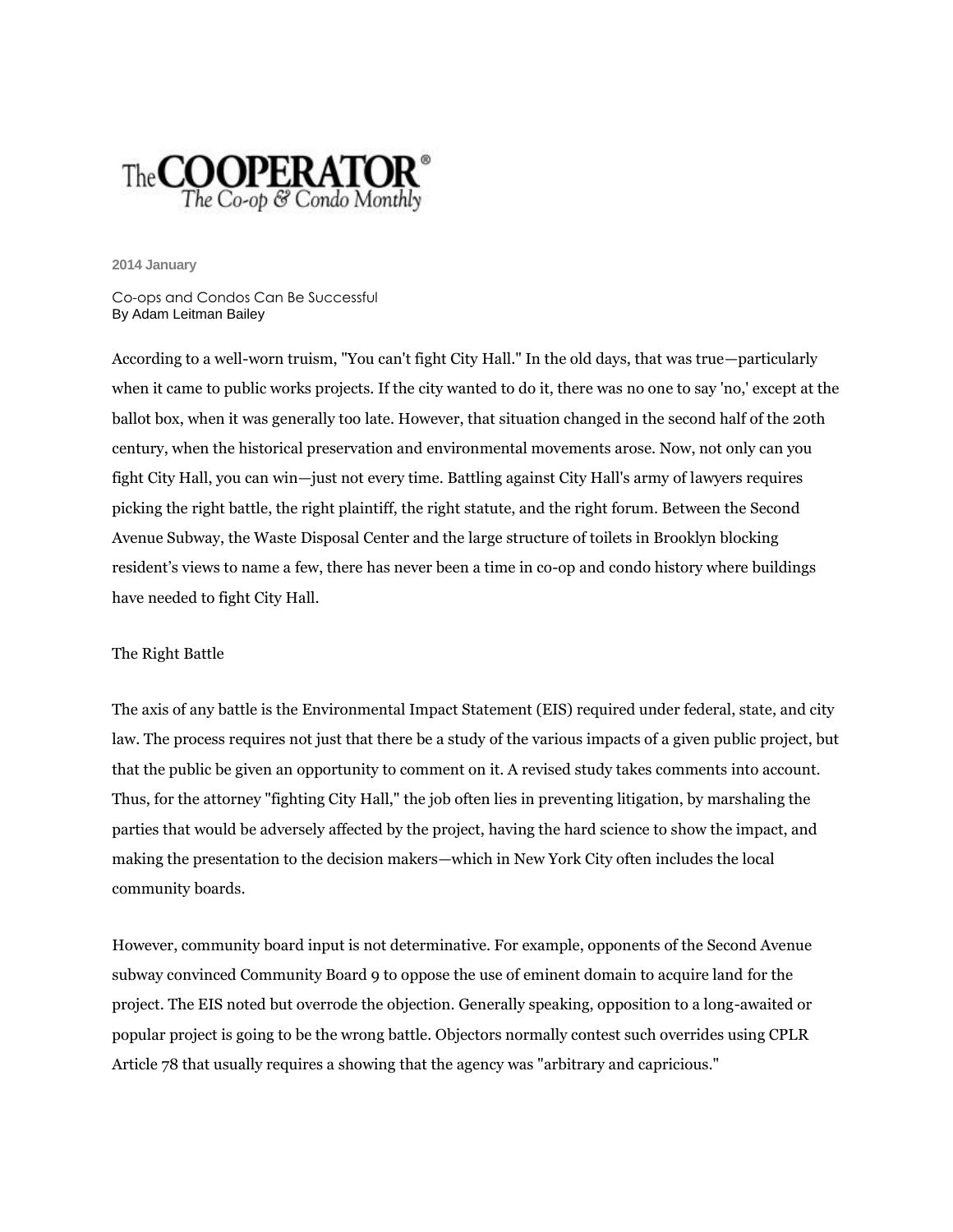Jackson v. NY Urban Dev., is a hornbook for New York's entire law on environmental review of municipally-sponsored projects. Environmental Conservation Law at ECL 8-0105(6) requires projects to consider "land, air, water, minerals, flora, fauna, noise, objects of historic or aesthetic significance, existing patterns of population concentration, distribution, or growth, and existing community or neighborhood character." Since under the ECL, every state and municipal agency is a potential sponsor of a project, all of them may be the "lead agency" to prepare an EIS.

Jackson explains: More particularly, in a case such as this, courts may, first, review the agency procedures to determine whether they were lawful. Second, we may review the record to determine whether the agency identified the relevant areas of environmental concern, took a "hard look" at them, and made a "reasoned elaboration" of the basis for its determination. Court review, while supervisory only, insures that the agencies will honor their mandate regarding environmental protection by complying strictly with prescribed procedures and giving reasoned consideration to all pertinent issues revealed in the process.

Any inquiry is tempered in two respects. First, an agency's substantive obligations under the State Environmental Quality Review Act (SEQRA) must be viewed in light of a rule of reason. "Not every conceivable environmental impact, mitigating measure or alternative must be identified and addressed before a final environmental impact statement will satisfy the substantive requirements of SEQRA." Under Jackson, the lead agency's study does not have to be perfect and absolutely comprehensive—it just has to be reasonable.

The battle has to be intrinsically important, not merely important to the client. A recent battle in Brighton Beach to replace the Superstorm Sandy-destroyed restrooms with storm-proof ones was unable to garner any real sympathy from the courts. Not only had the city done nearly everything required of it in proposing the project, it was a project so small in square footage as to be exempt from most environmental review.

However, well prepared objectors can defeat a major project for a not particularly popular reason. In the earlier days of the environmental movement, an obscure fish's habitat was the undoing of the proposed Westway superhighway on Manhattan's West Side.

The Right Plaintiff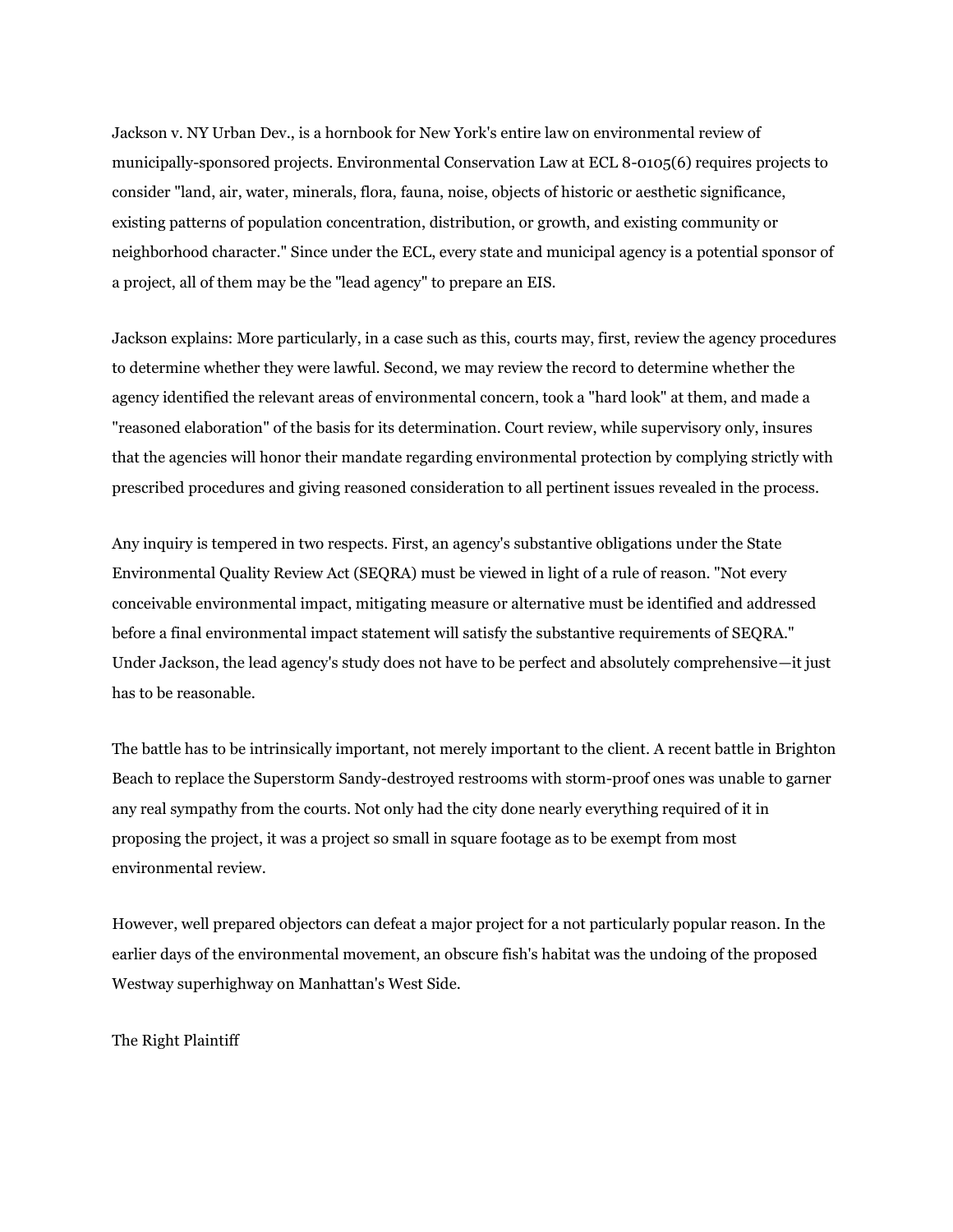We mean the word "plaintiff" generically. This is the person in whose name litigation will take place, or who will threaten litigation.

To bring a judicial proceeding, the first issue is "standing." Strictures of establishing standing vary considerably with which law is the basis of the attack.

Unlike many environmental statutes, the National Environmental Policy Act (NEPA) does not contain a citizen-suit provision. Therefore, in order to have standing, an individual or an organization must meet both the constitutional and prudential requirements. In Bennett v. Spear, the Supreme Court found that economic injury alone was sufficient to confer standing under the Endangered Species Act.

For projects under the jurisdiction of the New York City Landmarks Preservation Commission, standing to attack the commission is nearly impossible to establish. Citizens Emergency Committee to Preserve Preservation v. Tierney held, "A general—or even special—interest in the subject matter is insufficient to confer standing, absent an injury distinct from the public in the particular circumstances of the case." Establishing standing for environmental issues can be easier.

To gain standing under SEQRA and challenge a governmental action that threatens a natural resource, the plaintiff must prove "that he or she uses and enjoys [the] natural resource more than most other members of the public." The test is similar to one established in Sierra Club v. Morton, where the Supreme Court held that an injury to a particular plaintiff's "aesthetic and environmental well-being would be enough [to establish standing]."

Anyone actually living near a noisy, polluting project will have standing. Objectors who appear as victims are more likely to garner court and media sympathy and be so perfect a plaintiff, the agency may be afraid to attack standing.

A less appealing or sympathetic plaintiff risks being labeled a "NIMBY," standing for "not in my back yard," used pejoratively to describe an objector as one who regardless of the abstract good of the project, objects to the quality of life or adverse land value impact the objector foresees for the objector

New York City codified NIMBY-like considerations under the "Fair Share Criteria" adopted by the New York City Planning Commission in 1991 required under New York City Charter §203. The commission writes, "In fact, there is hardly a neighborhood in the city, no matter what the income level, that does not